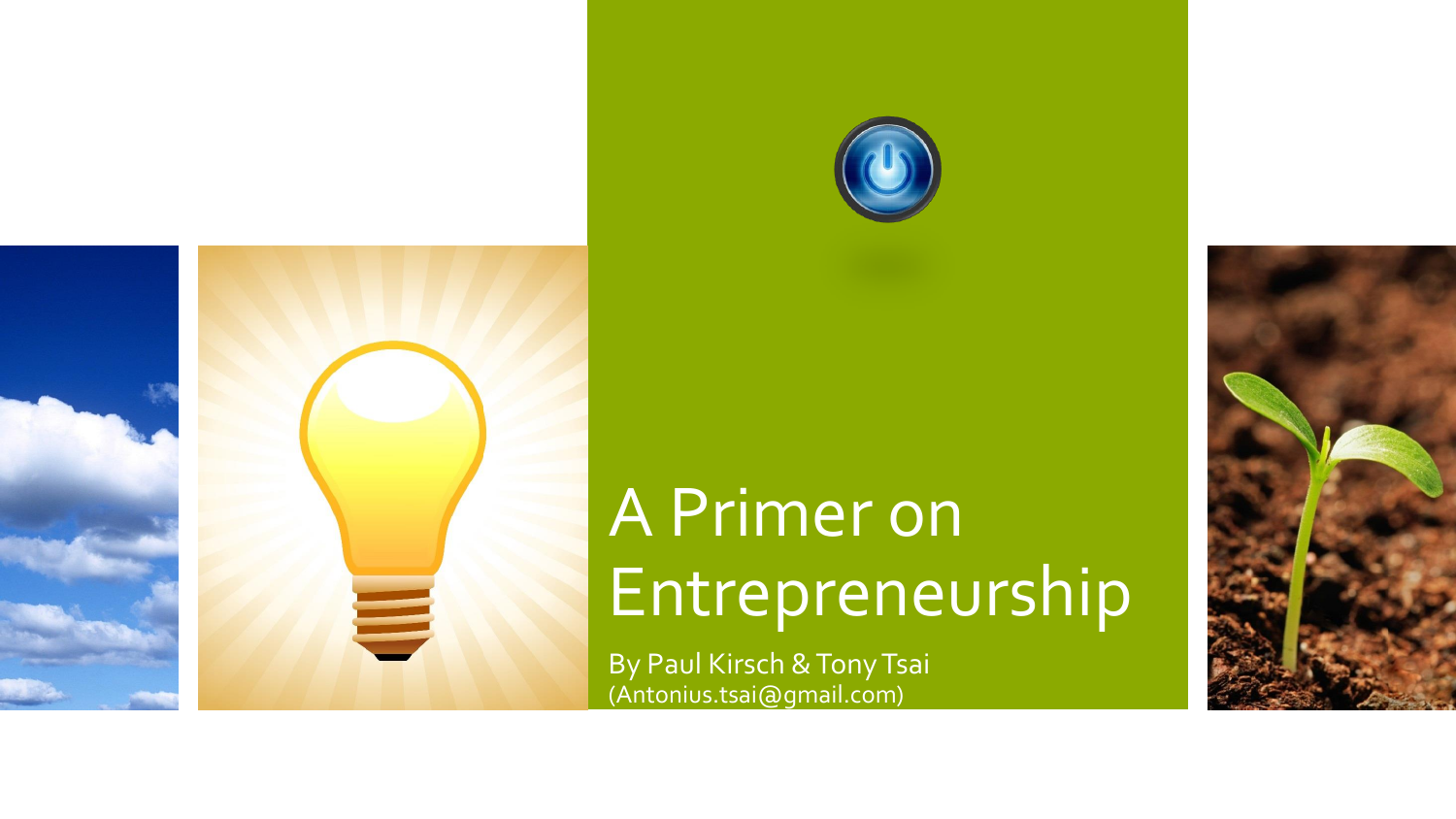### **Coaching Entrepreneurship**



*A junior associate enters your office looking for advice on becoming an entrepreneur.*

*"I feel like I need to pursue some of the entrepreneurial ideas that I have, but I don't know where to start. Can you give me some pointers about what I can do?"*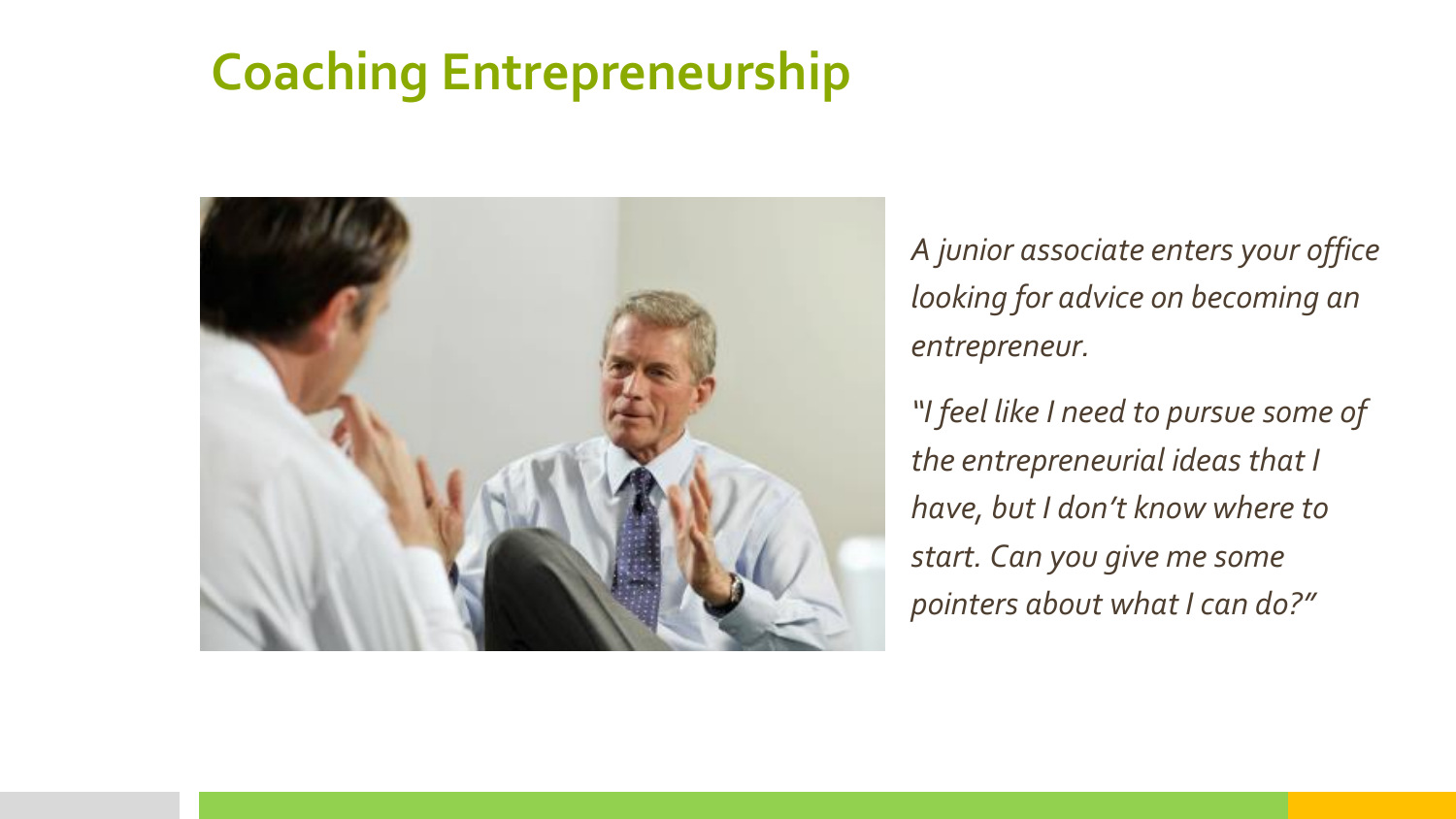### **Framework**

#### **Pre-Entrepreneurial Activity**

*If I'm not yet ready to take the leap, what can I do to set myself up to be an entrepreneur in the future?*

#### **Entrepreneurial Initiating Activity**

*Once I am ready to commit, what are the key activities / skills I need in order to begin?*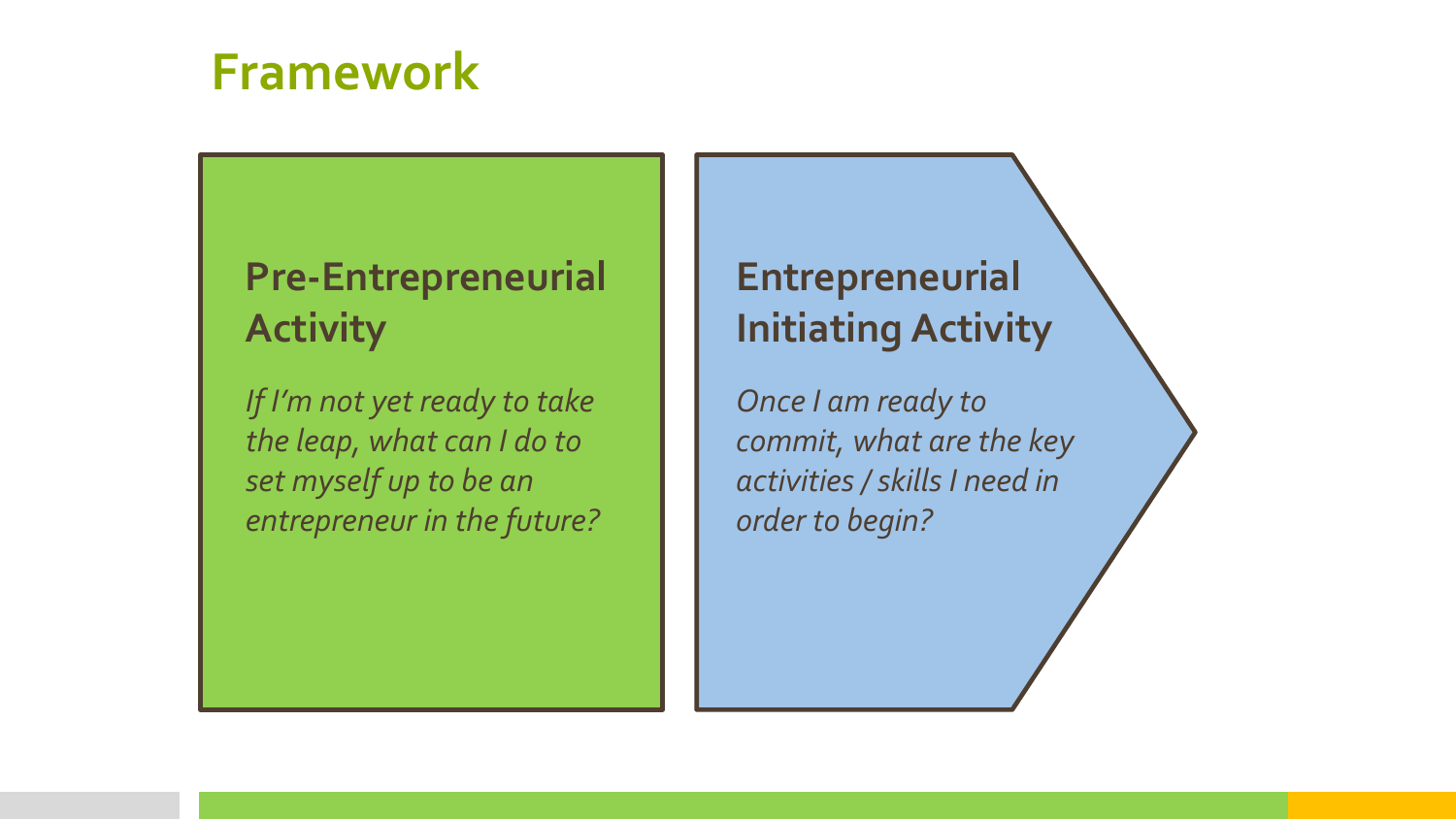- **Build network**
- Gain functional experience
- Gain industry experience
- Engage in entrepreneurialrelated activity
- Develop personal readiness
- Join entrepreneurial groups or associations for ideas and support about the process of getting started.
- Join relevant industry groups to understand current trends and to develop connections.
- Let your friends and family know about your intent and leverage their network and connections to help you.
- Cultivate 3 to 5 mentoring relationships with people who can advise you on things such as industry expertise or the entrepreneurial process.
- Look for potential business partners with functional/industry strengths which are complementary to yours.
- Get to know key entrepreneurial supporters within the organization

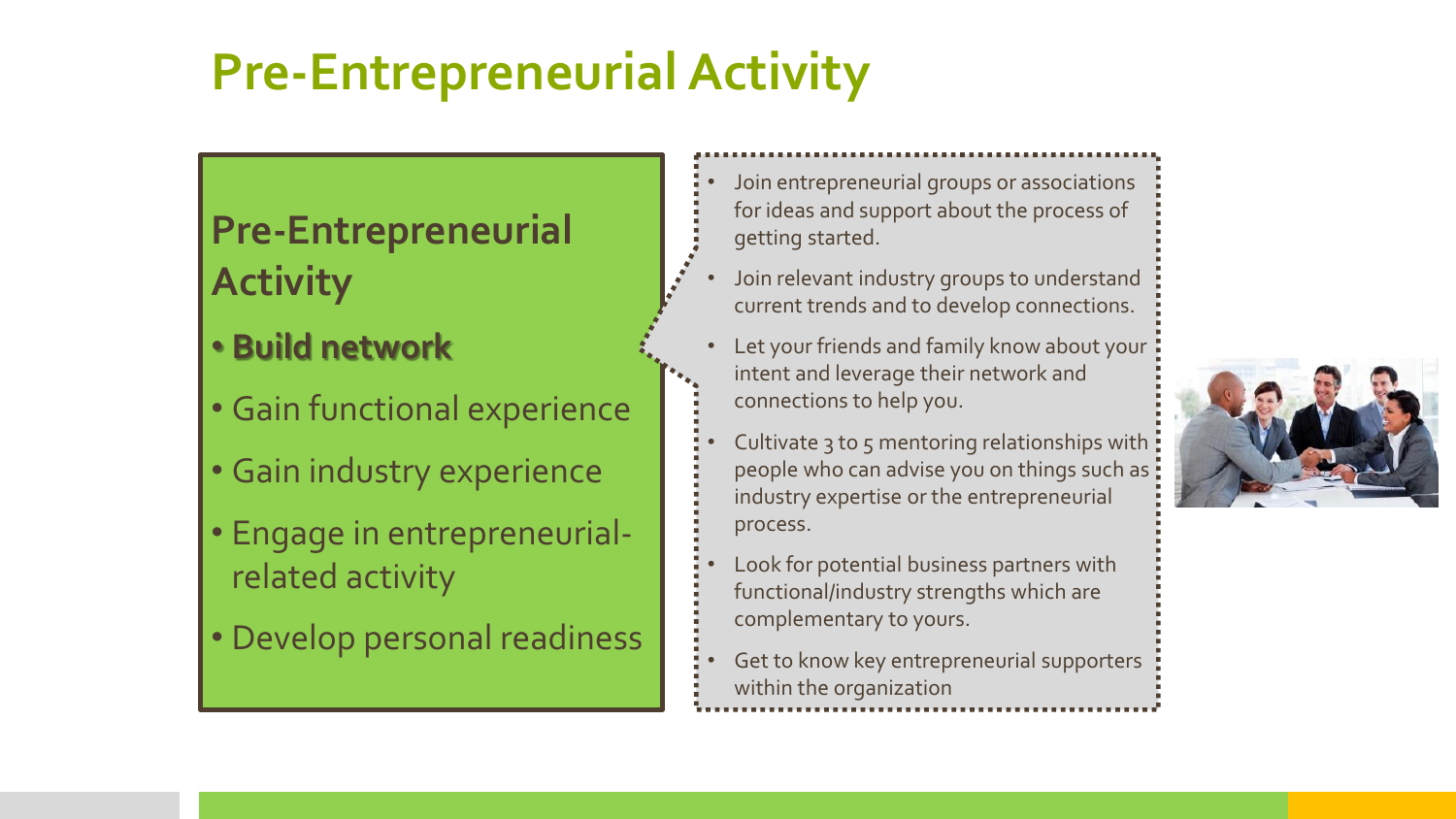- Build network
- **Gain functional experience**
- Gain industry experience
- Engage in entrepreneurialrelated activity
- Develop personal readiness
- Know your functional strength and take on roles improve your abilities, but…
- Acknowledge weaknesses and understand what you don't like to do. This information will help identify team needs later.
- Work in smaller, self-contained units where you can see and appreciate how the "whole thing" works.
- Don't be afraid to get your "hands dirty". It'll be good training for when you become an entrepreneur.
- Rotational programs may enhance skill development and cross-functional perspectives.

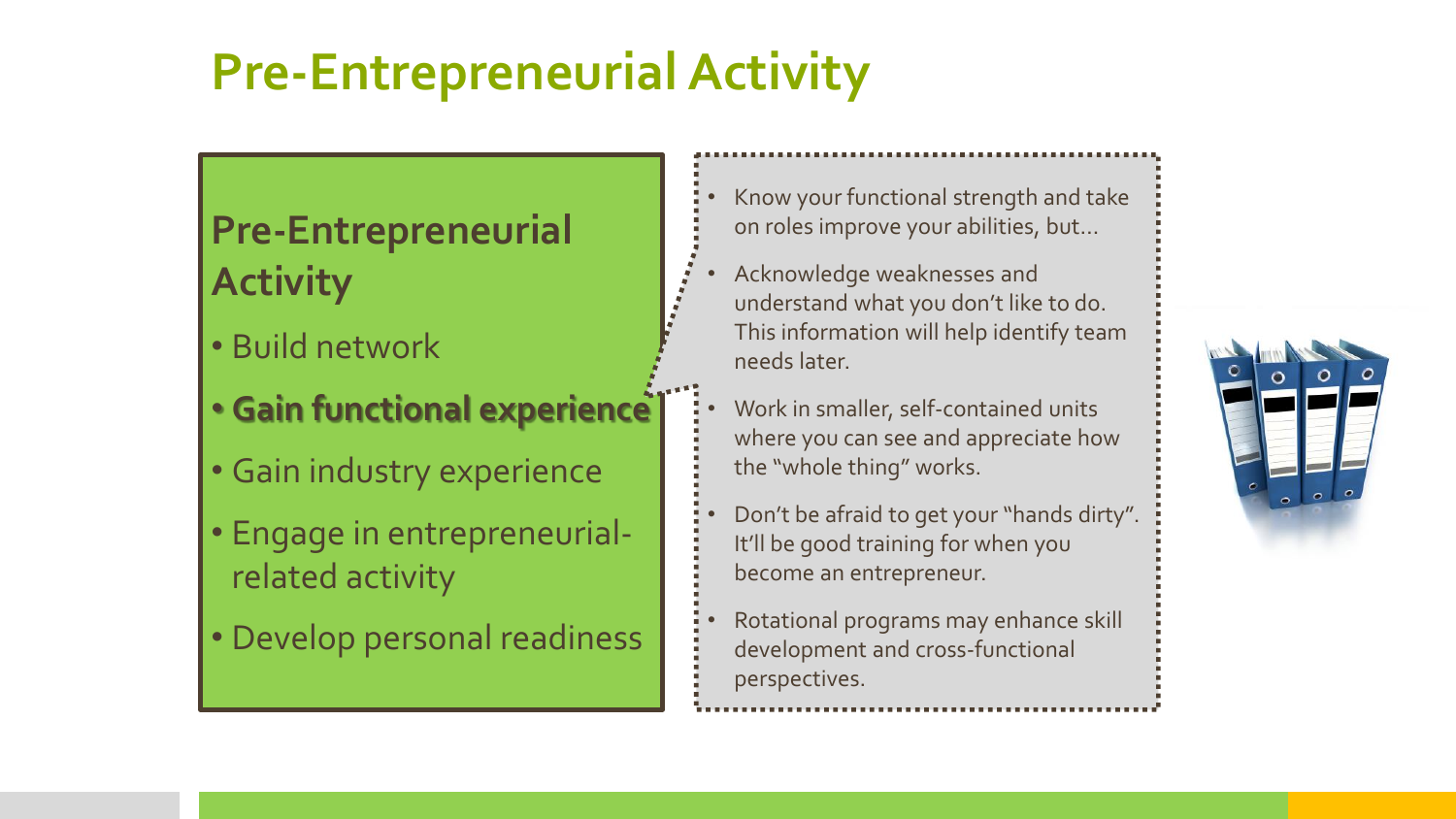- Build network
- Gain functional experience
- **Gain industry experience**
- Engage in entrepreneurialrelated activity
- Develop personal readiness
- Take on roles within an organization which would give you insight on:
	- Current industry trends
	- Current industry players
	- Gaps in customer satisfaction
	- New product development
- Consider the question, "What is a lowcost way to better fulfill the needs of the customer?"
- Consider the question, "What practices which occur in other industries make sense to import?"
- Understand how your value chain works, why it's successful and how value is "shared" across the chain.

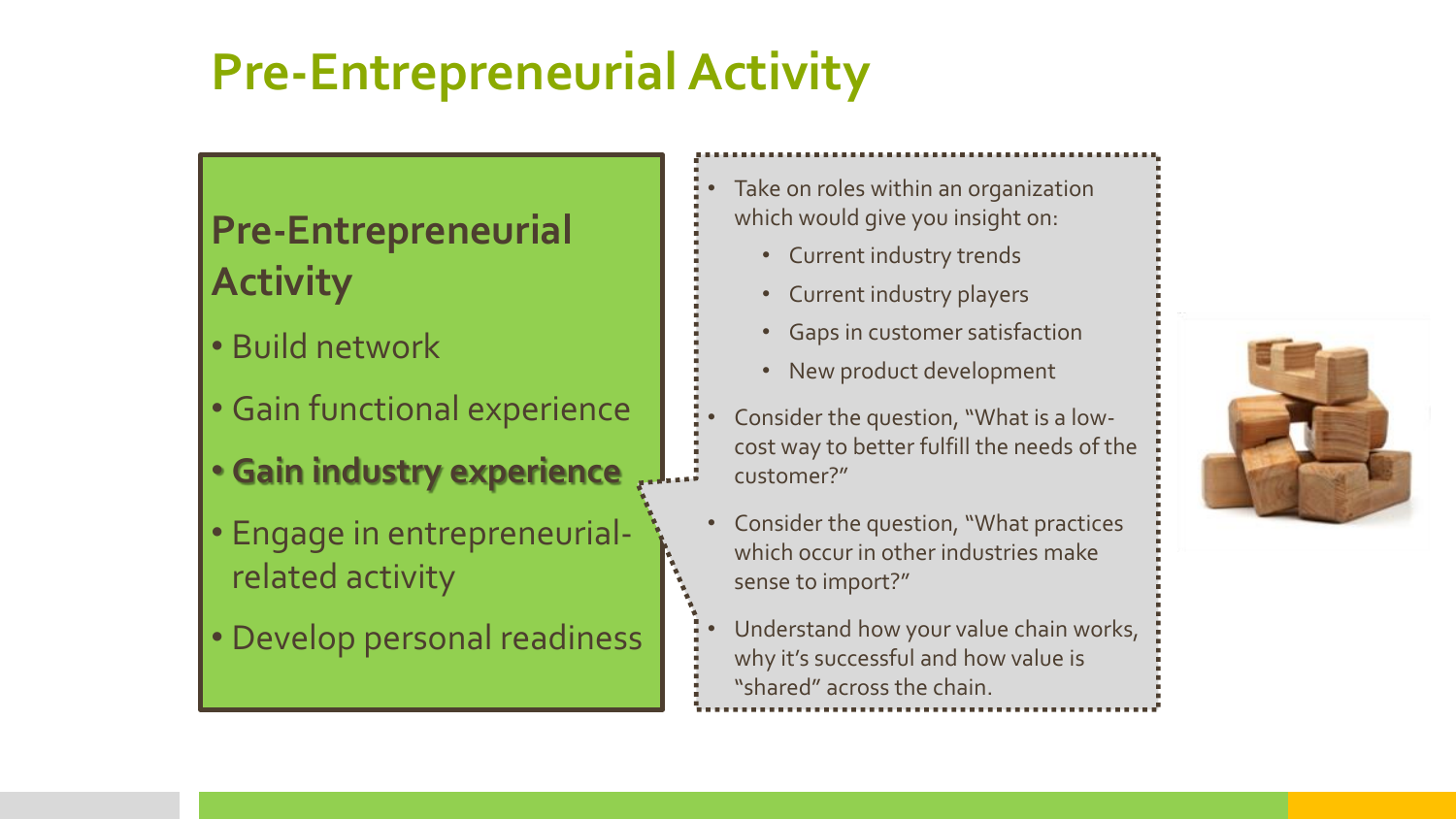#### **Pre-Entrepreneurial Activity**

- Build network
- Gain functional experience
- Gain industry experience
- **Engage in entrepreneurial related activity**
- Develop personal readiness
- Take on roles within organizations which involve the following elements:
	- P&L Responsibility
	- New Product Launch
	- Market testing / piloting
	- M&A Deal
	- Hiring a Team

• Entrepreneurs are doers. Carve out time every week to work "in your garage" on your entrepreneurial projects. Build prototypical products, sites, etc.

• Consider ways to use your "prototype" in pilots to refine your product and to develop potential applications.

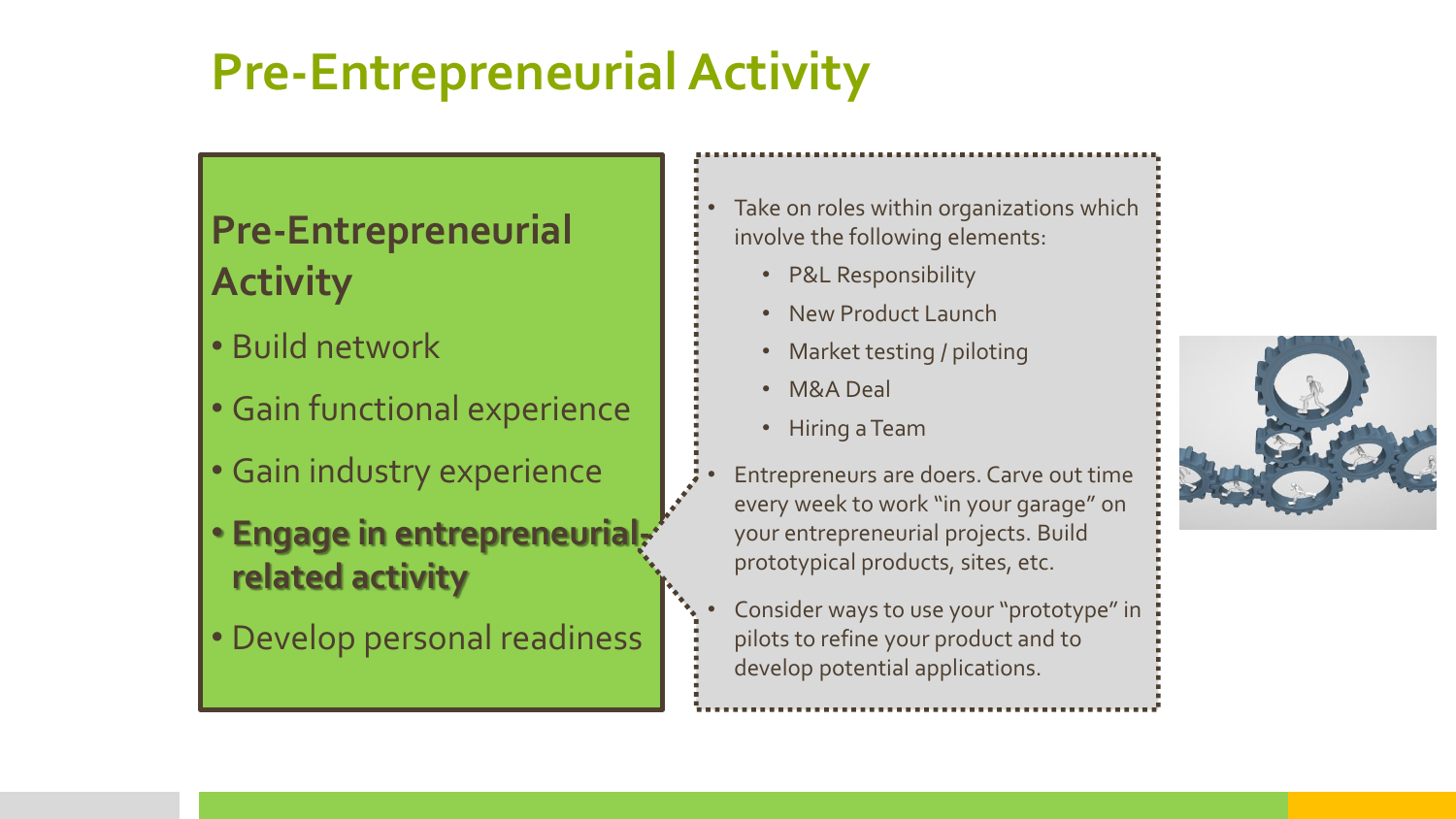- Build network
- Gain functional experience
- Gain industry experience
- Engage in entrepreneurialrelated activity
- **Develop personal readiness**
- Work towards eliminating your debt and to even creating a small amount of savings for seed funding.
- Clean up and maintain excellent credit.
- Use reflection, coaching, and selfassessment tools to connect with your personal source of excellence and inspiration.
- Talk to other entrepreneurs on a regular (weekly) basis. Their ideas and attitude will begin to rub off on you.
- Build social connections with people to whom you wish to aspire.

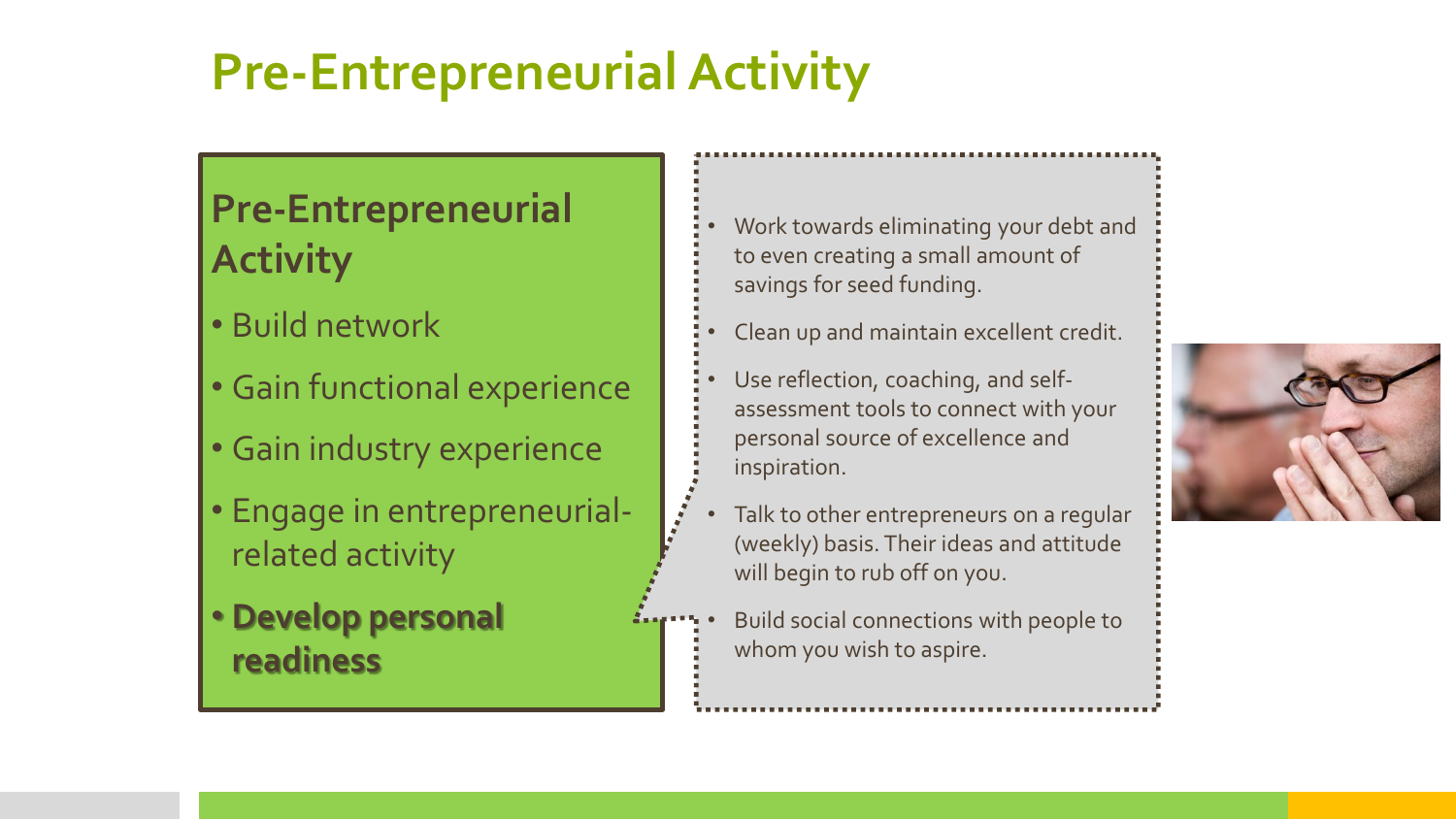- Identifying and shaping opportunities; motivated by individual needs or driven by market. Initiated by needs or new knowledge / technology.
- Based on your knowledge of the industry/environment, understand the industry's current models and practices.
- Understand the current gaps in satisfying customer needs.
- Based on your passion, expertise, network, and resources, develop an idea which would address the gaps in customer needs better than they are being addressed today.
- Draft an initial value proposition.

- **Discovery**
- Assessment
- Planning
- Funding/Launching
- Growing

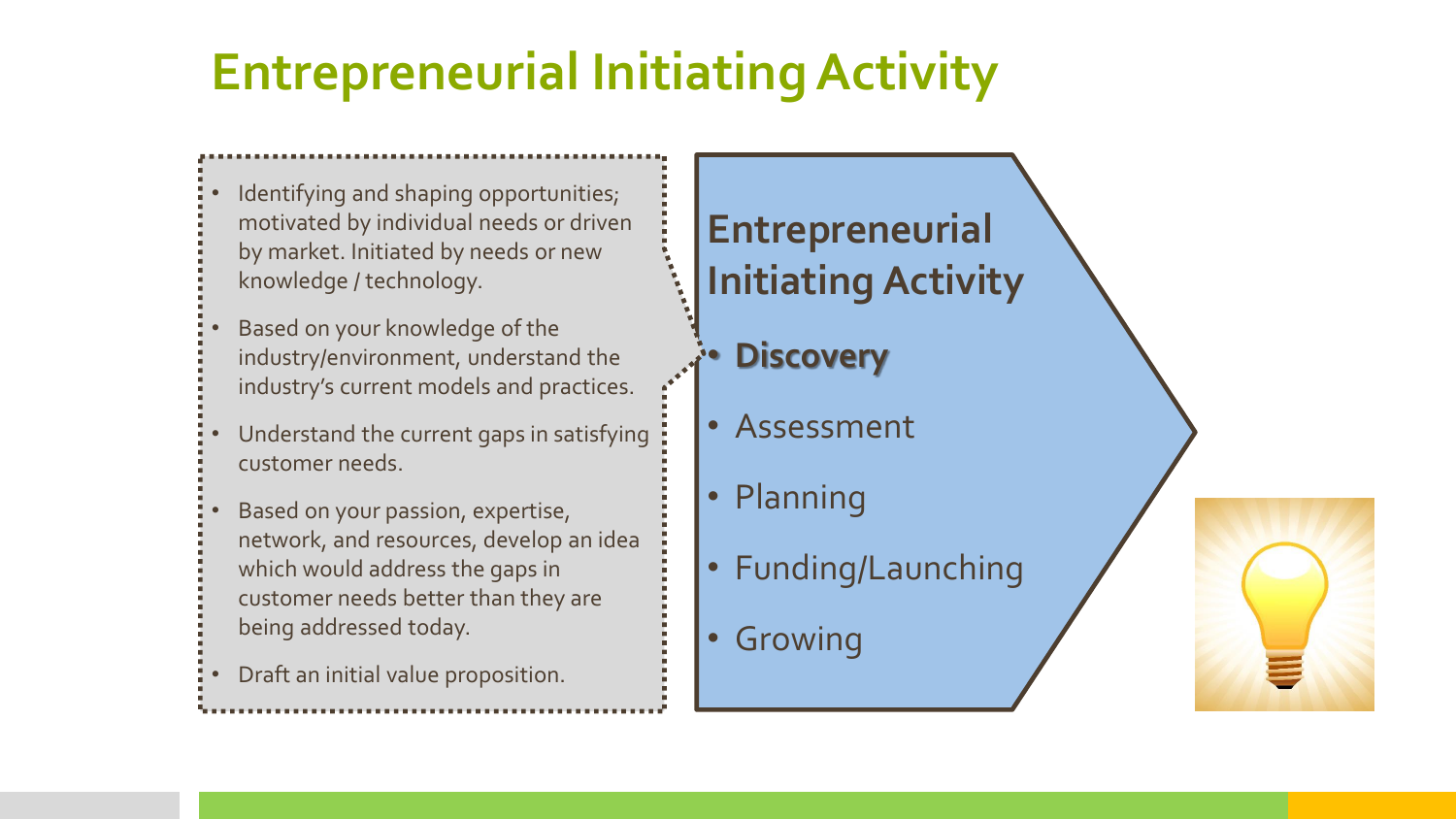- What's involved: determining the feasibility of ideas, markets and ventures
- Understand who the people are whom you are targeting.
- Pilot your message to your customer segments. What do they think?
- Refine your value proposition.
- Determine whether the idea generate enough revenue to be self-sustaining in the long run?
- Analyze the possible responses of potential competitors. How do the "big guys" play?

#### **Entrepreneurial Initiating Activity**

- **Discovery**
- **Assessment**
- Planning
- Funding/Launching

RATING<br>RATING

**Exceptional** 

Mee

nds Requi

• Growing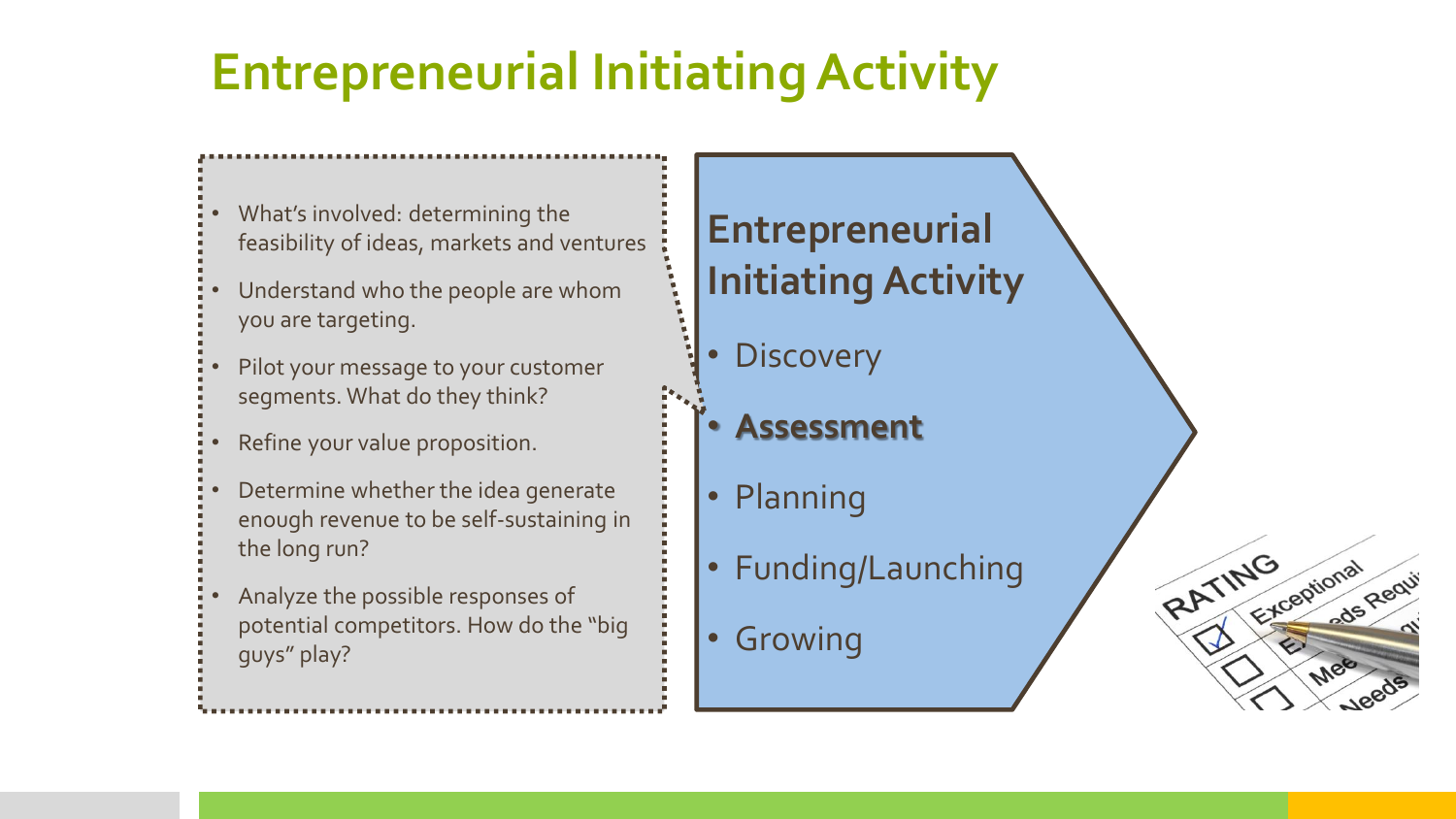- What's involved: developing the plan for a venture, identifying resources and protecting intellectual property)
- Take an inventory of your assets and resources which you can apply to the venture:
- Financial
- Human Resources (functional expertise)
- Intellectual Property
- **External Support / Collaboration**
- Develop a pro-forma (5-year) financial model
- Develop operational plan to launch business including milestones & resources (incl. funding needs)

- Discovery
- Assessment
- **Planning**
- Funding/Launching
- Growing

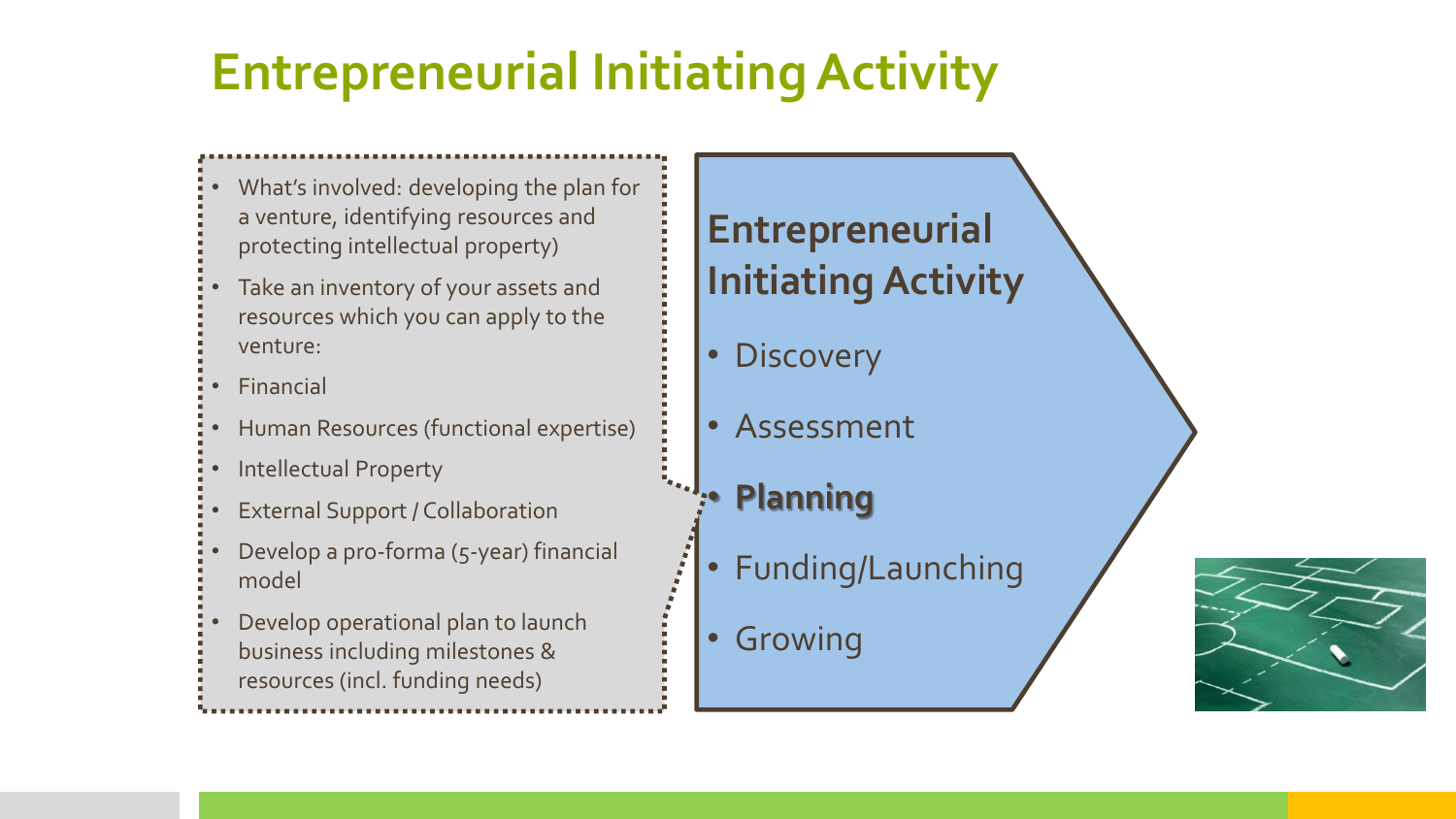- What's involved: identifying and acquiring the financial, human and capital resources needed for a startup, operating the venture
- Evaluate the appropriate sources of funding. Identify individuals, groups of people, and/or organizations who may be interested in investing in the venture.
- Develop investment materials to secure funding; conduct "road show" for institutional investors
- Prepare and disseminate communication materials to engage potential contributors / collaborators.
- (continued on next slide)

- Discovery
- **Assessment**
- Planning
- **Funding/Launching**
- Growing

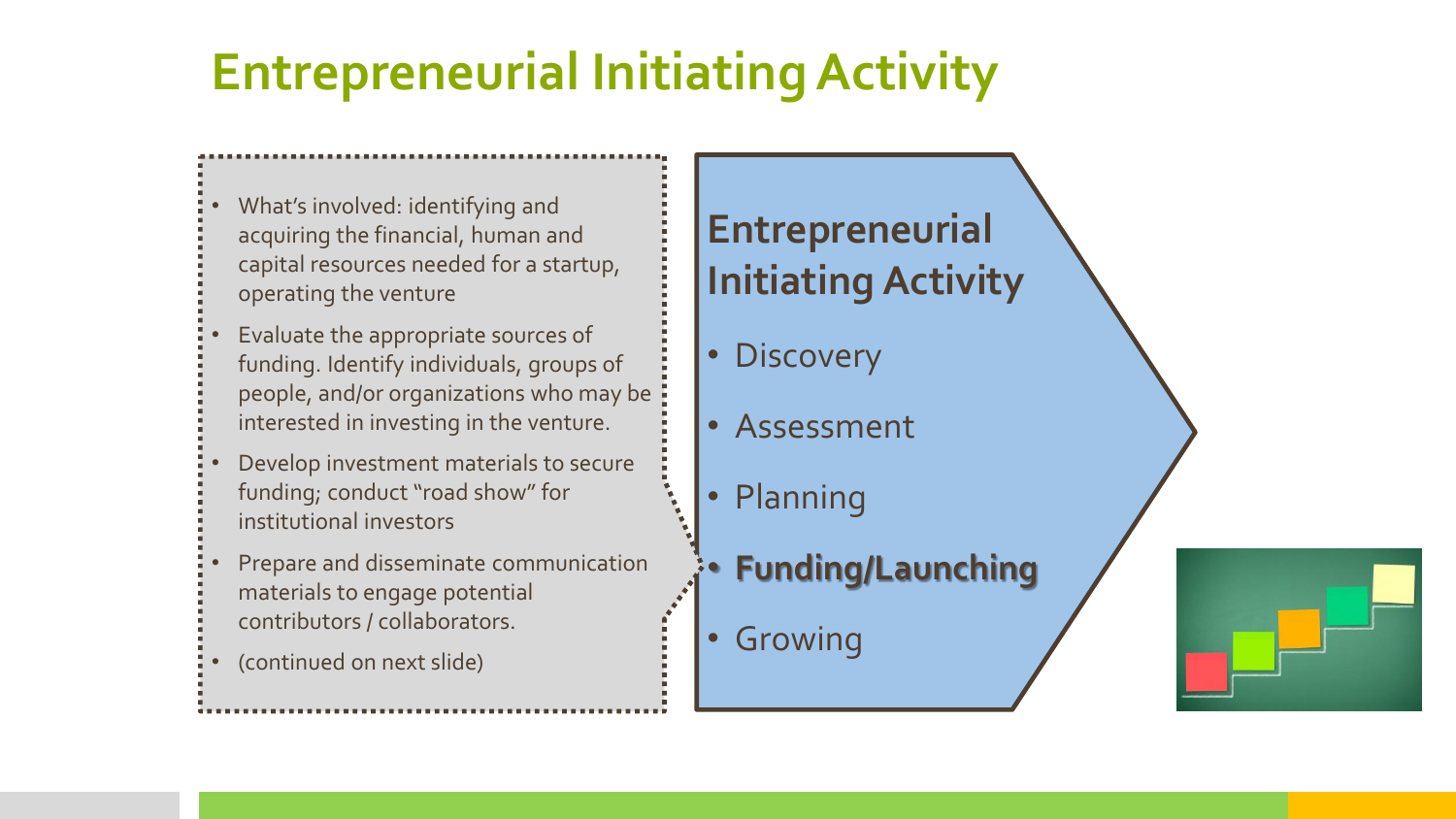- (continued from previous slide)
- Expand business plan to include a launch plan, noting that some launch activities occur before funding or sales.
- Identify key hires; focus on largest value add.

- Discovery
- Assessment
- Planning
- **Funding/Launching**
- Growing

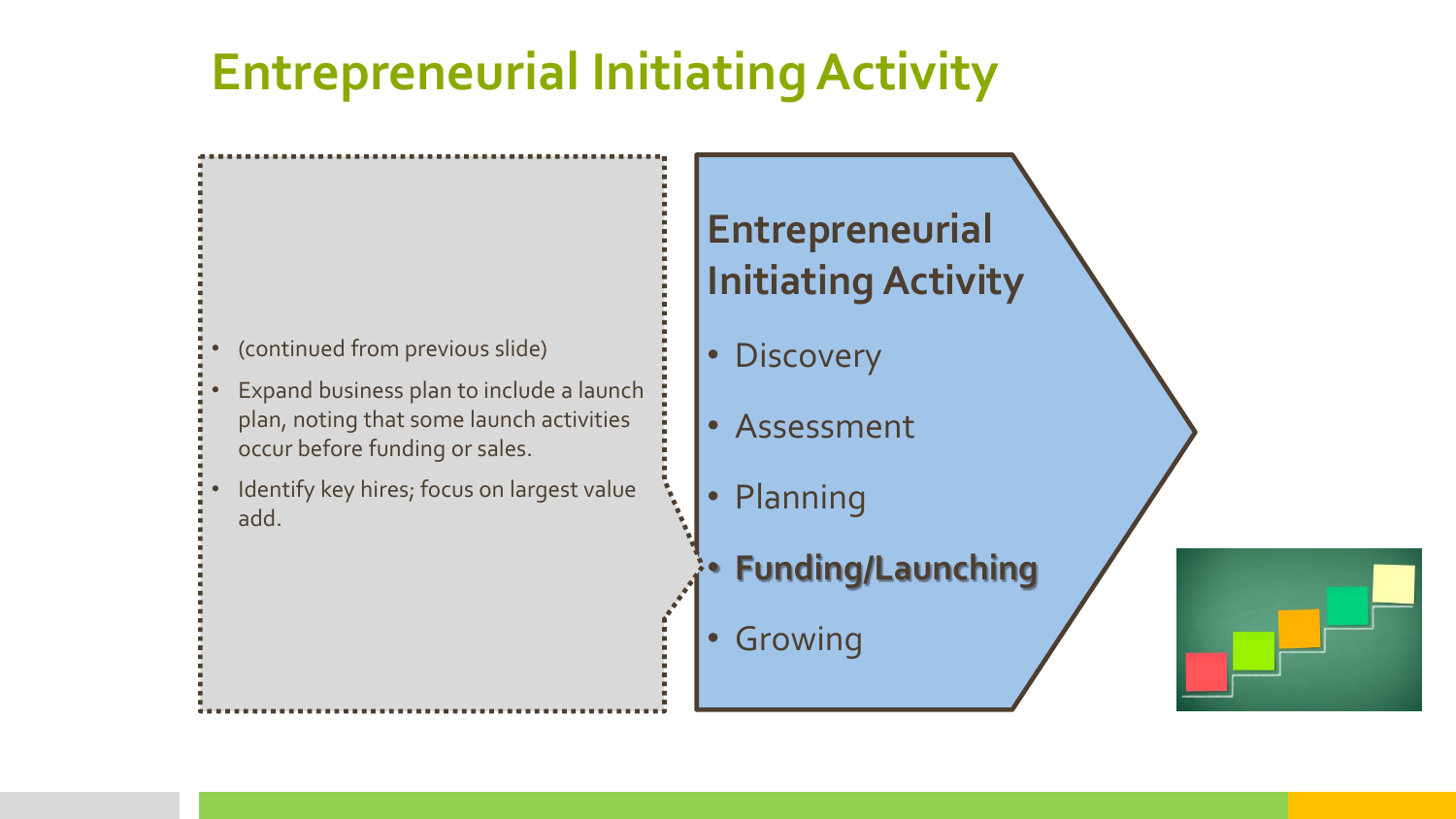- What's involved: making decisions about the venture's future growth and development)
- Execute, execute, execute.
- In the early stages:
- Monitor customer feedback, adjust / respond immediately.
- Monitor rate of incoming work versus capacity. Prioritize incoming sales/work against your target consumers and vision for the organization.
- Monitor burn rate / cash flow.
- As business moves through various growth stages, plan for changes in the skills needed, financial resources,
- partnerships, reporting, etc.

- Discovery
- **Assessment**
- Planning
- Funding/Launching
- **Growing**